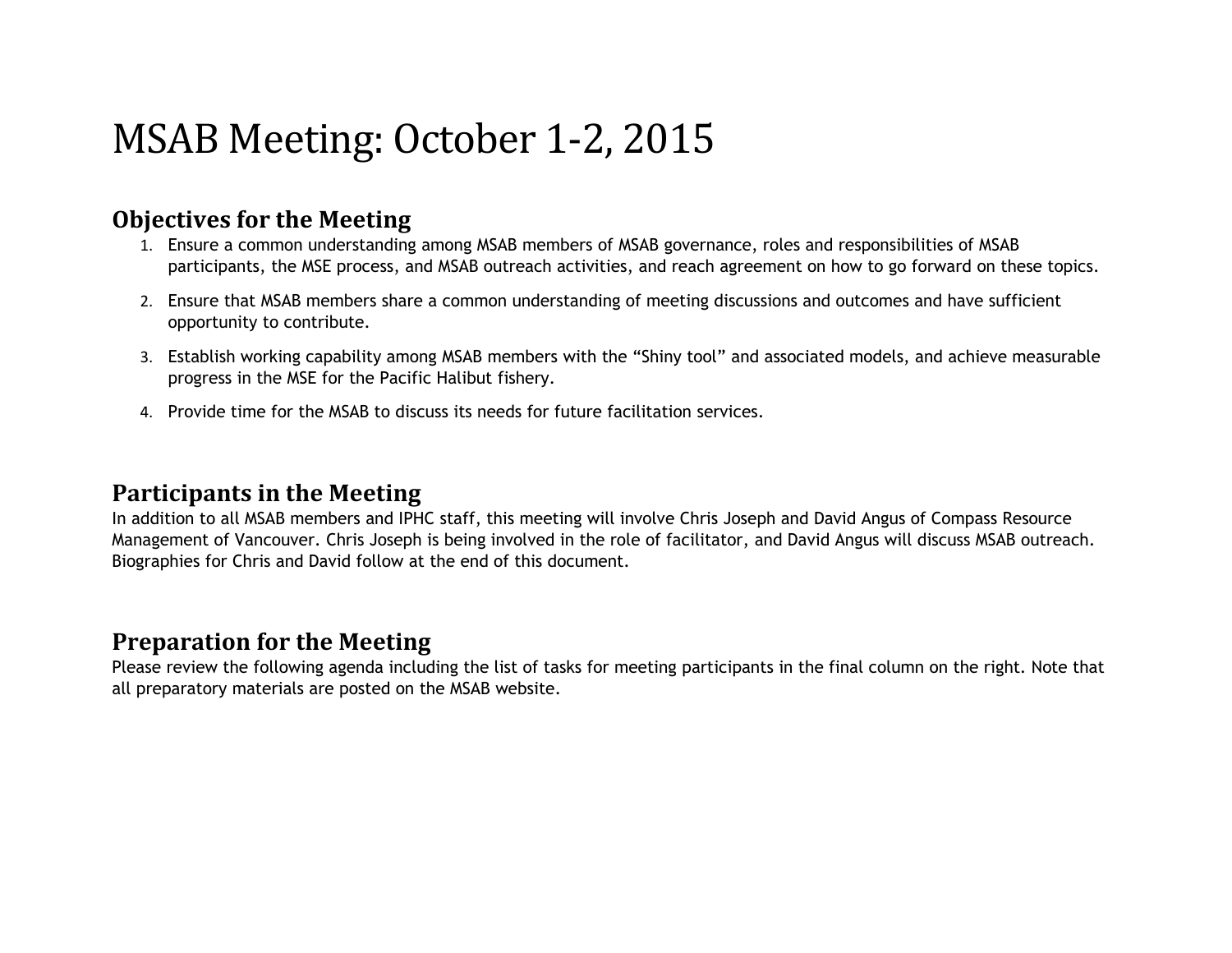## **Draft Agenda for the Meeting**

| Date/Time                              | <b>Session Topic</b>                         | <b>Session Activities</b>                                                                                                                                                                                                                                                              | <b>Requested Tasks of MSAB Members</b><br>(to be Completed Prior to the Meeting)                                                                                                                                 |
|----------------------------------------|----------------------------------------------|----------------------------------------------------------------------------------------------------------------------------------------------------------------------------------------------------------------------------------------------------------------------------------------|------------------------------------------------------------------------------------------------------------------------------------------------------------------------------------------------------------------|
| Thursday,<br>October 1<br>12:30-1:15pm | <b>Introductions</b>                         | Introductions<br>$\bullet$<br>Confirm roles of facilitators and co-chairs<br>$\bullet$<br>Confirm objectives for the meeting and<br>٠<br>adopt Agenda<br>Approve minutes of May meeting<br>$\bullet$                                                                                   | Review this draft agenda<br>$\bullet$<br>Review minutes of May MSAB meeting<br>(http://www.iphc.info/MSAB%20Document<br>s/MSAB_May2015_SummaryMinutes_final.p<br>$df$ )<br>Review biographies of facilitators    |
| $1:15-1:45$ pm                         | MSE Process,<br>and Roles in<br>this Process | Discuss the purpose of the Pacific halibut<br>$\bullet$<br>MSE process, including with respect to IPHC<br>decision-making and management<br>activities<br>Discuss and confirm the role of MSAB<br>$\bullet$<br>members, stakeholder constituents, and<br>IPHC staff in our MSE process | Review Dr. Martell's presentation to the<br>$\bullet$<br>IPHC 2013 Annual Meeting<br>(http://www.iphc.int/meetings/2013am/d<br>ocuments/P02_MSEFramework.pdf)                                                    |
| $1:45-2:30pm$                          | Progress to<br>date                          | Discuss progress identifying fishery<br>$\bullet$<br>objectives, management procedures, and<br>scenarios, and other progress achieved by<br>the MSAB<br>Discuss the overall the level of satisfaction<br>$\bullet$<br>of the MSAB members with progress since<br>2013                  | Review minutes of May MSAB meeting<br>$\bullet$<br>(http://www.iphc.info/MSAB%20Document<br>s/MSAB_May2015_SummaryMinutes_final.p<br>df)<br>Reflect on your perspective on MSAB<br>$\bullet$<br>progress to date |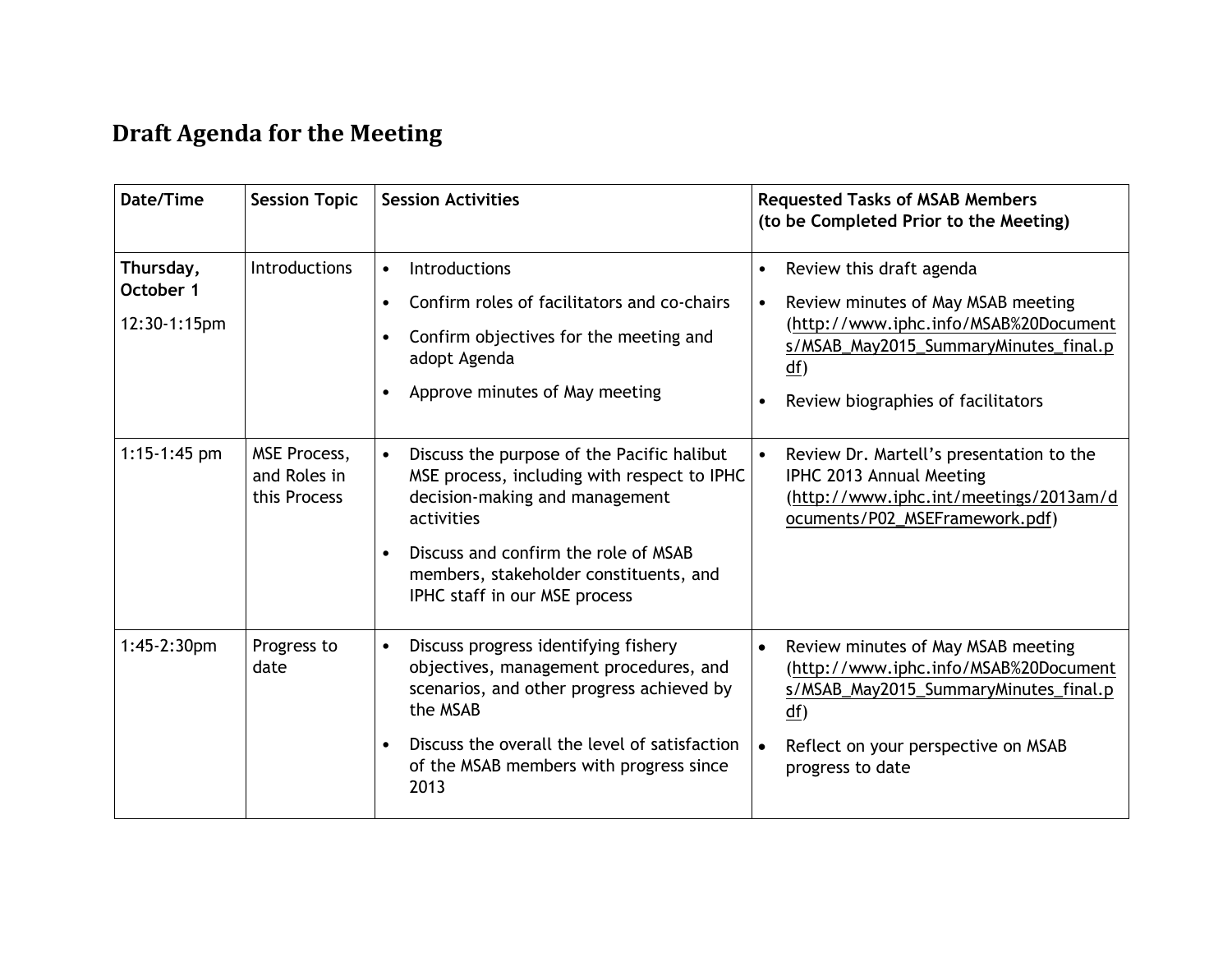| Date/Time      | <b>Session Topic</b>                                                                 | <b>Session Activities</b>                                                                                                                                                                                                 | <b>Requested Tasks of MSAB Members</b><br>(to be Completed Prior to the Meeting)                                                                                                                                 |
|----------------|--------------------------------------------------------------------------------------|---------------------------------------------------------------------------------------------------------------------------------------------------------------------------------------------------------------------------|------------------------------------------------------------------------------------------------------------------------------------------------------------------------------------------------------------------|
| 2:30-2:45 pm   | Break (or when<br>needed)                                                            |                                                                                                                                                                                                                           |                                                                                                                                                                                                                  |
| $2:45-3:30$ pm | Coastwide vs.<br>spatial<br>operating<br>models                                      | Review reasons for using the coastwide and<br>$\bullet$<br>spatially-explicity operation models<br>Determine a tentative course of action for<br>$\bullet$<br>the Pacific halibut MSE with respect to<br>operating models | Review May MSAB meeting minutes<br>$\bullet$<br>(http://www.iphc.info/MSAB%20Document<br>s/MSAB_May2015_SummaryMinutes_final.p<br>df); see "Tractable Questions using<br>Coastwide and Spatial Operating Models" |
| $3:30-5:00$ pm | Management<br>Procedure<br>evaluation<br>with the<br>coastwide<br>operating<br>model | Refresher of Shiny Tool by IPHC staff<br>$\bullet$<br>Evaluate the 'status quo management<br>$\bullet$<br>procedure' against MSAB fishery objectives<br>using the coastwise MSE operating model                           | Re-familiarize yourself with "Shiny tool"<br>Please bring you laptop to the meeting to<br>$\bullet$<br>enable you to run the Tool on your own<br>computer                                                        |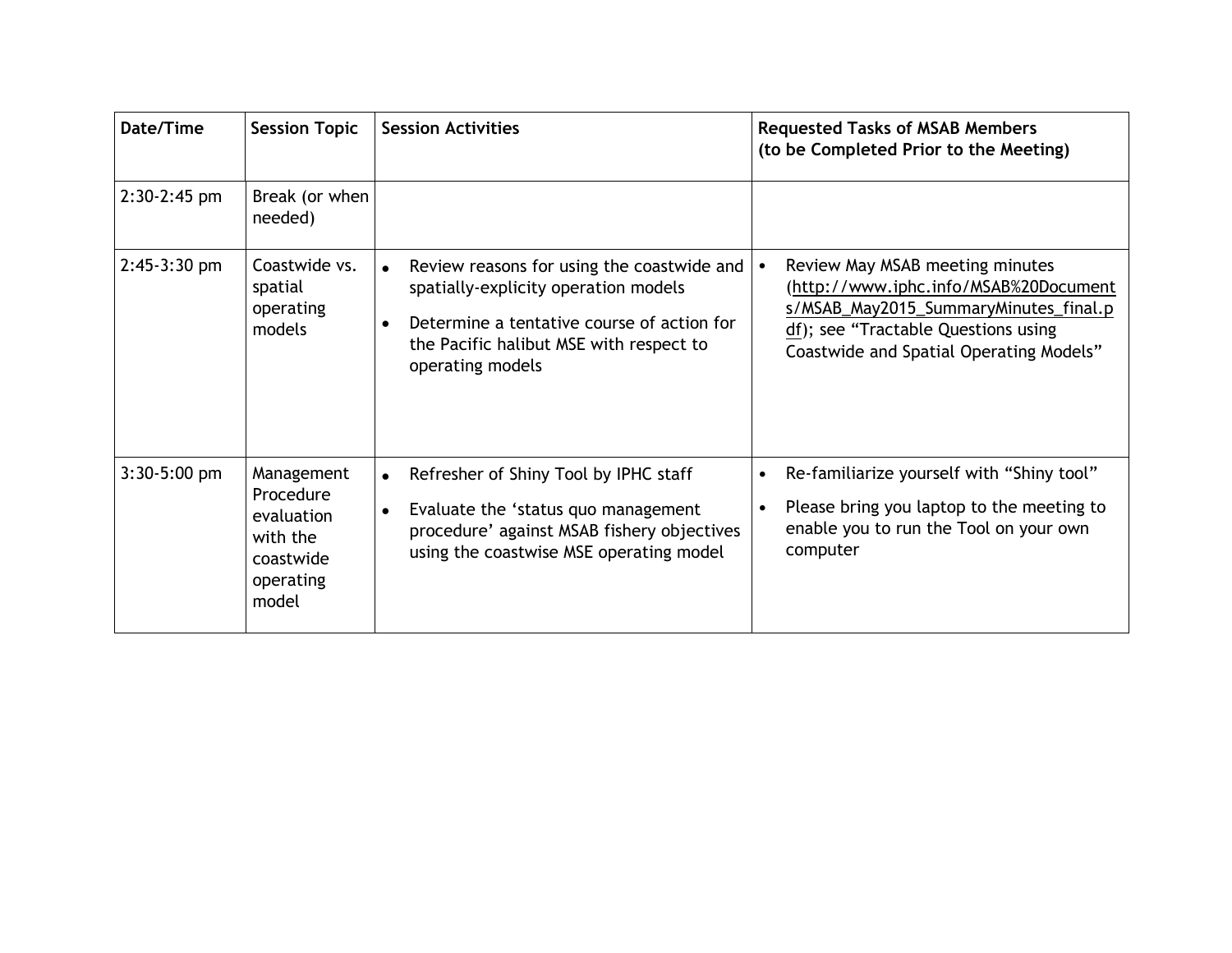| Date/Time                           | <b>Session Topic</b>                                                                                | <b>Activities</b>                                                                                                                                                                                                                                                  | <b>Requested Tasks of MSAB Members</b><br>(to be Completed Prior to the Meeting)                                                                                                                                                                     |
|-------------------------------------|-----------------------------------------------------------------------------------------------------|--------------------------------------------------------------------------------------------------------------------------------------------------------------------------------------------------------------------------------------------------------------------|------------------------------------------------------------------------------------------------------------------------------------------------------------------------------------------------------------------------------------------------------|
| Friday,<br>October 2<br>8:00-8:15am | Recap of Day 1                                                                                      | Recap of where we left off yesterday, any<br>$\bullet$<br>major decisions reached or outcomes<br>achieved                                                                                                                                                          | (To be completed the evening of Oct 1:)<br>$\bullet$<br>Review discussions yesterday to ensure<br>that you fully understand what occurred<br>yesterday, any major decisions reached,<br>and any big questions you have on what<br>happened yesterday |
| 8:15-10:00 am                       | Management<br>Procedure<br>evaluation<br>with the<br>coastwide<br>operating<br>model<br>(continued) | Continue evaluation of the 'status quo<br>$\bullet$<br>management procedure' against fishery<br>objectives, then conduct additional<br>evaluation of alternative management<br>procedures (e.g., size limit) under various<br>scenarios against fishery objectives | Re-familiarize yourself with the "Shiny<br>Tool"<br>Please bring you laptop to the meeting to<br>$\bullet$<br>enable you to run the Shiny Tool on your<br>own computer                                                                               |
| 10:00-10:15am                       | Break (or<br>when needed)                                                                           |                                                                                                                                                                                                                                                                    |                                                                                                                                                                                                                                                      |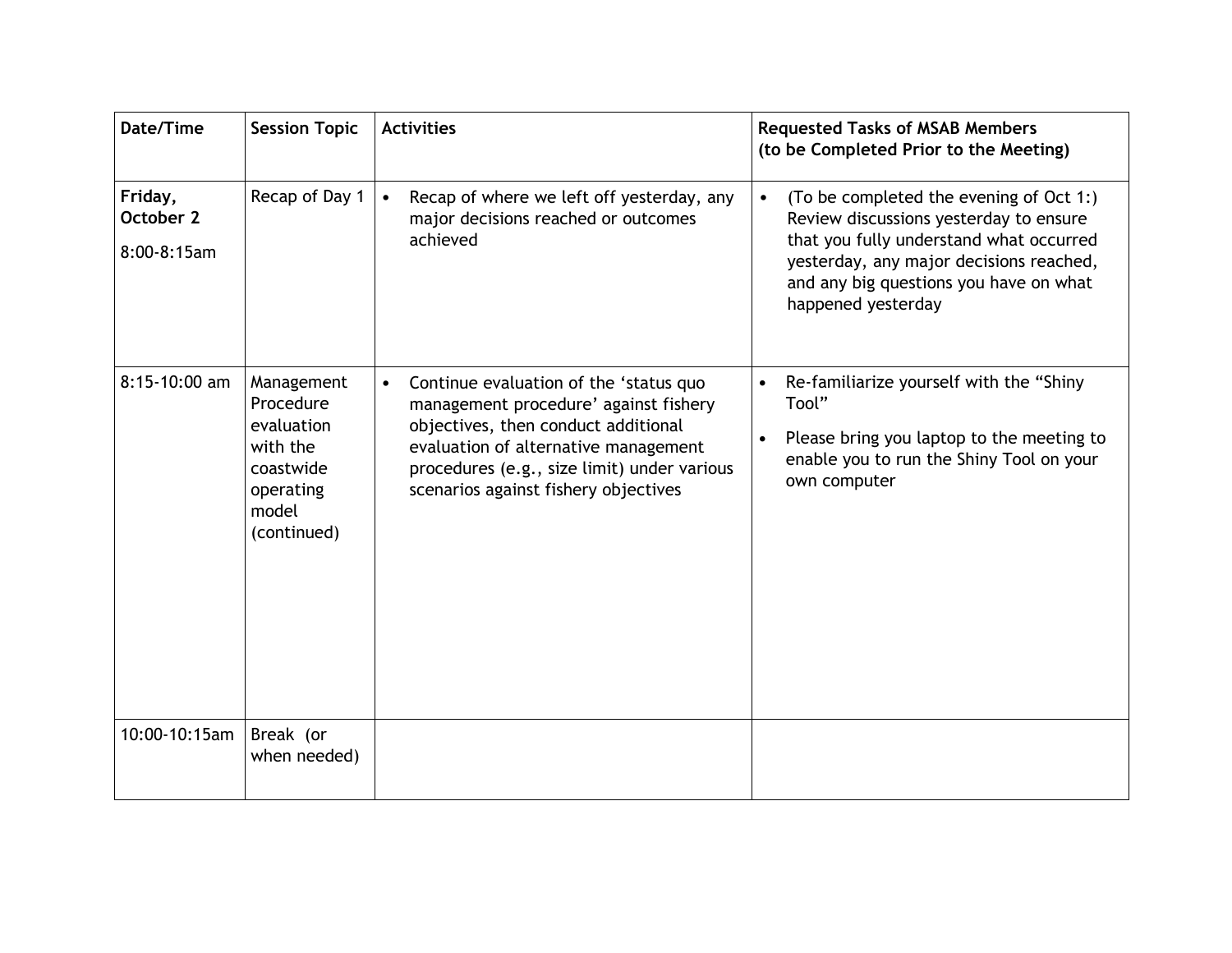| Date/Time              | <b>Session Topic</b>                                                                          | <b>Activities</b>                                                                                                                                                                                                | <b>Requested Tasks of MSAB Members</b><br>(to be Completed Prior to the Meeting)                                                                        |
|------------------------|-----------------------------------------------------------------------------------------------|------------------------------------------------------------------------------------------------------------------------------------------------------------------------------------------------------------------|---------------------------------------------------------------------------------------------------------------------------------------------------------|
| 10:15-11:30am          | Management<br>Procedure<br>evaluation<br>with the<br>coastwide<br>operating<br>model: debrief | Reflect on what was learned in this hands-<br>$\bullet$<br>on group exercise, and lessons for going<br>forward<br>(if time permits) discuss options for<br>$\bullet$<br>structuring future evaluation activities | As with previous session<br>$\bullet$                                                                                                                   |
| $11:30am -$<br>12:00pm | Possible<br>Management<br><b>Metrics</b>                                                      | Consider fisheries footprint and bycatch<br>$\bullet$<br>issues                                                                                                                                                  | (none)<br>$\bullet$                                                                                                                                     |
| 12:00-1:00pm           | Lunch                                                                                         |                                                                                                                                                                                                                  |                                                                                                                                                         |
| $1:00-2:00$ pm         | Outreach                                                                                      | Review role and need of outreach with<br>$\bullet$<br>stakeholders in Pacific halibut MSE process<br>Discuss elements of a draft outreach<br>٠<br>strategy                                                       | Reflect on outreach activities you have<br>$\bullet$<br>undertaken or would like to undertake<br>Reflect on what support you would like for<br>outreach |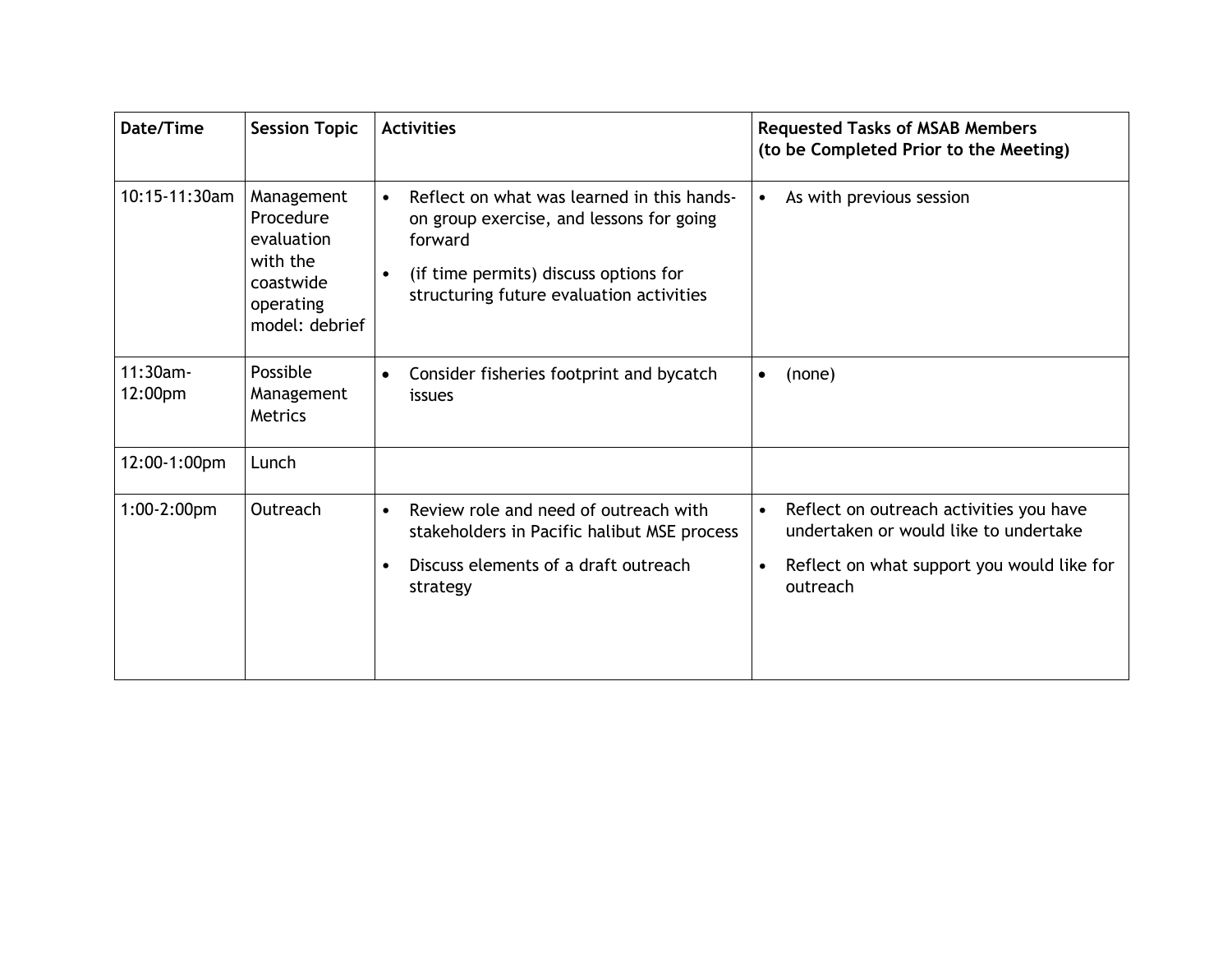| Date/Time      | <b>Session Topic</b>                   | <b>Activities</b>                                                                                                                                                                       | <b>Requested Tasks of MSAB Members</b><br>(to be Completed Prior to the Meeting) |
|----------------|----------------------------------------|-----------------------------------------------------------------------------------------------------------------------------------------------------------------------------------------|----------------------------------------------------------------------------------|
| $2:00-2:30$ pm | <b>Next Steps</b>                      | Determine who will present a report at the<br>$\bullet$<br>upcoming Annual Meeting                                                                                                      | Reflect on how MSAB should report at<br>upcoming Annual Meeting                  |
|                |                                        | Make a tentative decision on the next MSAB<br>meeting date                                                                                                                              | Consider what dates, topics, and format<br>you would like for the next meeting   |
|                |                                        | Identify and confirm action items                                                                                                                                                       |                                                                                  |
|                |                                        | (if time permits) briefly discuss future<br>meeting topics and format                                                                                                                   |                                                                                  |
| $2:30-2:45$ pm | Review<br>meeting<br>objectives        | Review major decisions and outcomes<br>Discuss whether objectives of the meeting<br>were met                                                                                            | Consider these topics throughout the<br>meeting                                  |
| $2:45-3:30pm$  | <b>Future</b><br>facilitation<br>needs | MSAB 'closed door' discussion on whether<br>$\bullet$<br>future facilitation and help on outreach is<br>desirable or not (Compass employees will<br>not be present for this discussion) | Consider this question throughout the<br>meeting                                 |